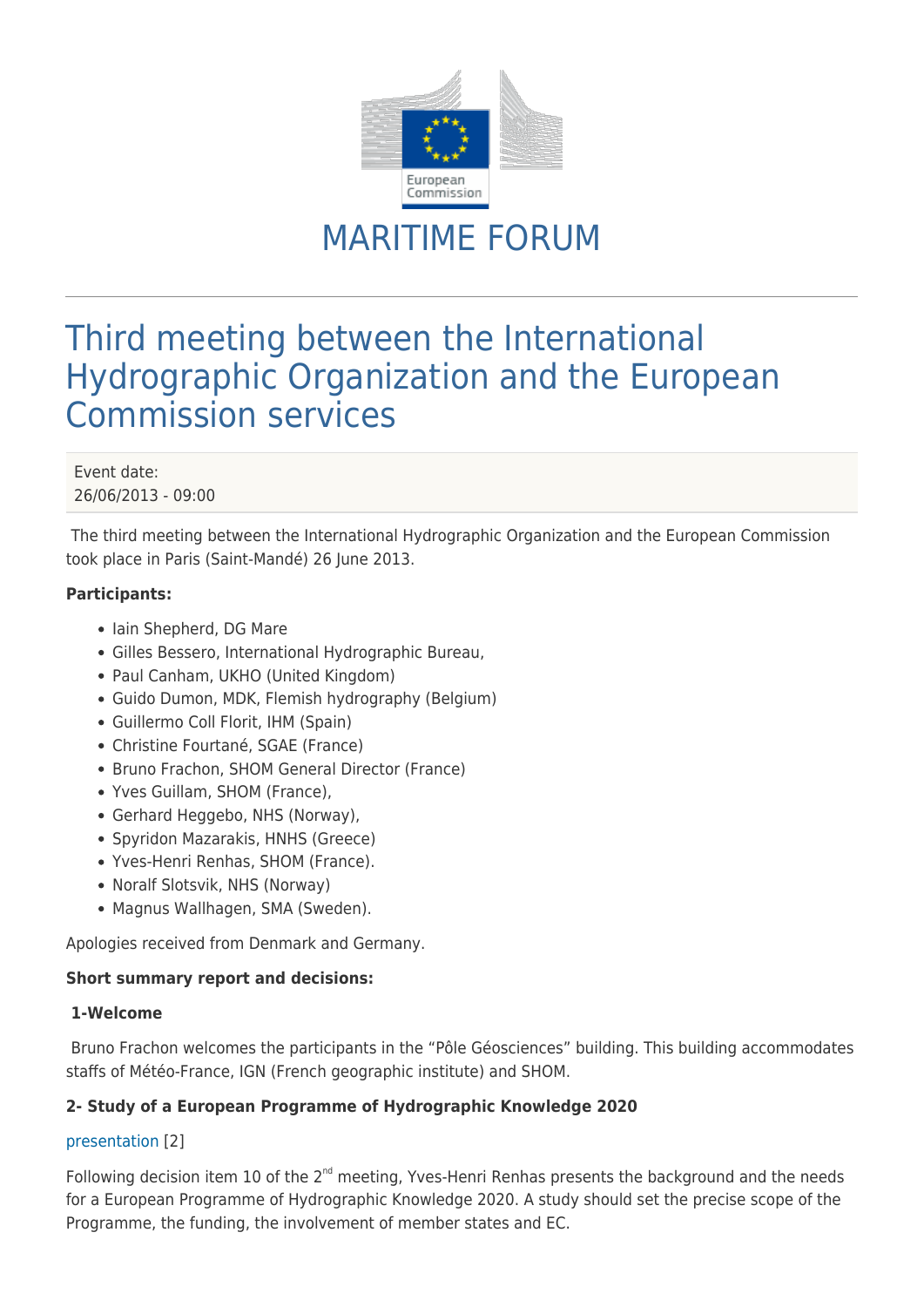# **3- Updates on budget Marine Knowledge 2020 and other maritime items**

# [presentation](https://webgate.ec.europa.eu/maritimeforum/system/files/2%20DGMare_26June2013.pdf) [3]

Iain Shepherd presents a summing up of the achievements of Emodnet as well as some challenges regarding sea basin check points. He also presents the aim of the Marine Knowledge 2020 impact assessment study. DG Mare considers that the proposal of a European Programme of Hydrographic Knowledge could perfectly fit in at least one of the areas that that impact assessment study is focused on (improving marine data acquisition and quality). Also, it was clearly stated that adequate Hydrographic Knowledge is key for the Marine Knowledge 2020 goals to be achieved (e.g. oil spill trajectory forecast models need accurate bathymetry data in coastal areas. Likewise, wind farms installations need also accurate bathymetry data for the foundations to be placed). In order for DG Mare to consider the proposal on hydrographic knowledge, in view of approval and feasibility of funding, a short description of the study of a European Programme of Hydrographic Knowledge 2020 is needed.

Within 2014-2020 multiannual financial frameworks DG Mare could consider to fund data acquisition.

France will write a one page paper describing the study. Deadline end-August. The working group will refine the definition of the study, including subjects raised by DG Mare, as those regarding impact assessment. Deadline next meeting.

# **4- European Coastal Mapping**

# [presentation](https://webgate.ec.europa.eu/maritimeforum/system/files/3%20EC%20IHO%2026%20June%202013%20%20%20coastal%20mapping.pdf) [4]

Yves-Henri Renhas presents the needs and the tools for Coastal Mapping and the experiences gained in some areas. In some areas bathymetric Lidar gives satisfactory results. In other ones results are less satisfactory. Given the amount of investment that may be required, it could be cheaper to implement a common programme of coastal mapping or to buy and operate common tools rather than to act separately.

 France, Sweden and Germany (Germany, not represented at the meeting, has confirmed its willingness to take part) would make a specification for business case study, including e.g. which areas at which seasons could be mapped using bathymetric Lidar. A first draft specification for this study will be written down. Deadline mid-October.

 DG Mare is invited to investigate the feasibility of funding a European Coastal mapping Program including a shared capacity.

# **5- Marine Spatial Planning**

# [presentation](https://webgate.ec.europa.eu/maritimeforum/system/files/4%20130324_presentation%20directive_IHO.pdf) [5]

Iain Shepherd presents the proposal for a directive on Marine Spatial Planning and Integrated Coastal Zone Management. The implementation of this directive would need to be supported by adequate marine spatial data infrastructure (MSDI). HOs should contribute to ensure the availability and interoperability of this infrastructure.

Norway will prepare a submission paper requiring IHO MSDI WG to study which marine data layers would be necessary to implement the directive and proposing standardization works needed for interoperability. Deadline for the draft mid-August (tbc); (deadline for submission papers to HSSC5: 17th September).

# **6- Tides and Water Level**

[presentation](https://webgate.ec.europa.eu/maritimeforum/system/files/5%203rd_EC-IHO-meeting_IHB_CVRF.pdf) [6]